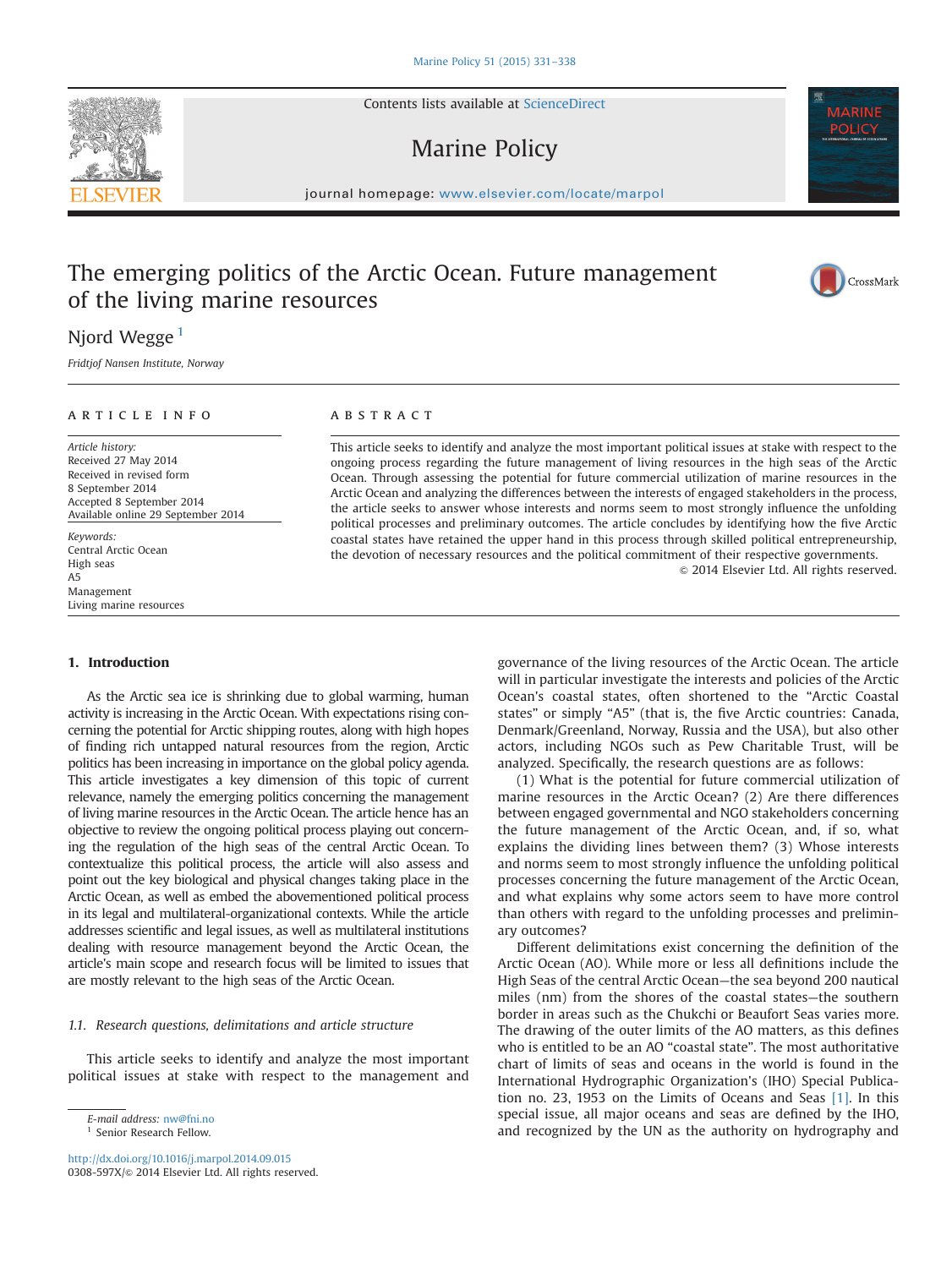

Fig. 1. The World's seas and oceans. IHO 1953.

nautical charting.<sup>2</sup> The article will apply the IHO's established boundaries as my own definition of the AO in this article (see figure below) Fig. 1.

This article will be structured in the following manner: It will start out by briefly reviewing the general legal basis for issues regarding the jurisdiction and management of living resources in the world's seas and oceans, before specifically addressing the case of the AO. Second, it will assess the potential for the commercial harvesting of marine living resources in the AO, through giving an update of the current evaluations made by marine researchers. After having sketched out the legal and biological basis for the management of living resources, the views of the stakeholders who are engaged in the politics pertaining to the management and ownership of these marine living resources will be analyzed. Finally, the article will investigate differences in opinion among the key stakeholders and also assess and analyze the reasons why and the degree to which some actors seem to have the upper hand in the unfolding process.

#### 2. Method

The data collected and analyzed in this article stems from scientific journals, news reports, governmental documents, and information from interviews conducted with representatives from the A5, engaged NGOs, as well as scientists doing research on the biological data addressed in this article. As the political talks and scientific meetings among A5 representatives on the future regulation of the high seas of the AO are an ongoing process, interviewing participants and representatives from the five countries as well as other relevant states and stakeholders has been crucial in order to obtain the most reliable and updated information. The interviews were conducted during the period from January through August 2014, and were primarily done in person, even though some informants were reached only by phone or email. The number of informants amounts to about 15–20 persons, some of whom have been directly participating in the A5 meetings or working in engaged ministries in the relevant state capitals. Others interviewees represent involved NGOs, and experts at research institutes or universities. The questions posed to the informants have particularly focused on how the state or NGO assesses the current as well as future situation with respect to the need for managing living marine resources in the AO. Questions have also focused on their views on the ongoing political process, including assessments of the other participating stakeholders' influence and importance, or the representatives' own views on what ought to be the desired outcome with respect to a potential future management regime for the ocean. It has been important to collect data from as many relevant stakeholders as possible.

<sup>2</sup> According to the IHO, the Arctic Ocean is (approximately quoted) defined to be the ocean area to the north of Svalbard, Frans Josef Land, New Siberian Islands, Cape Molotov on Severnaya Island, Wrangel Island, Point Barrow in Alaska, the north-western shores/points of the Canadian Archipelago and Cape Morris Jesup, Greenland. With respect to the many marginal seas to the south of the AO, such as the Beaufort Sea, the Chukchi Sea, the East Siberian Sea, the Greenland Sea or the Barents Sea, these seas are not regarded as a part of the Arctic Ocean. In practical use though, the border lines might on some occasions be more blurred than the IHO's strict definition.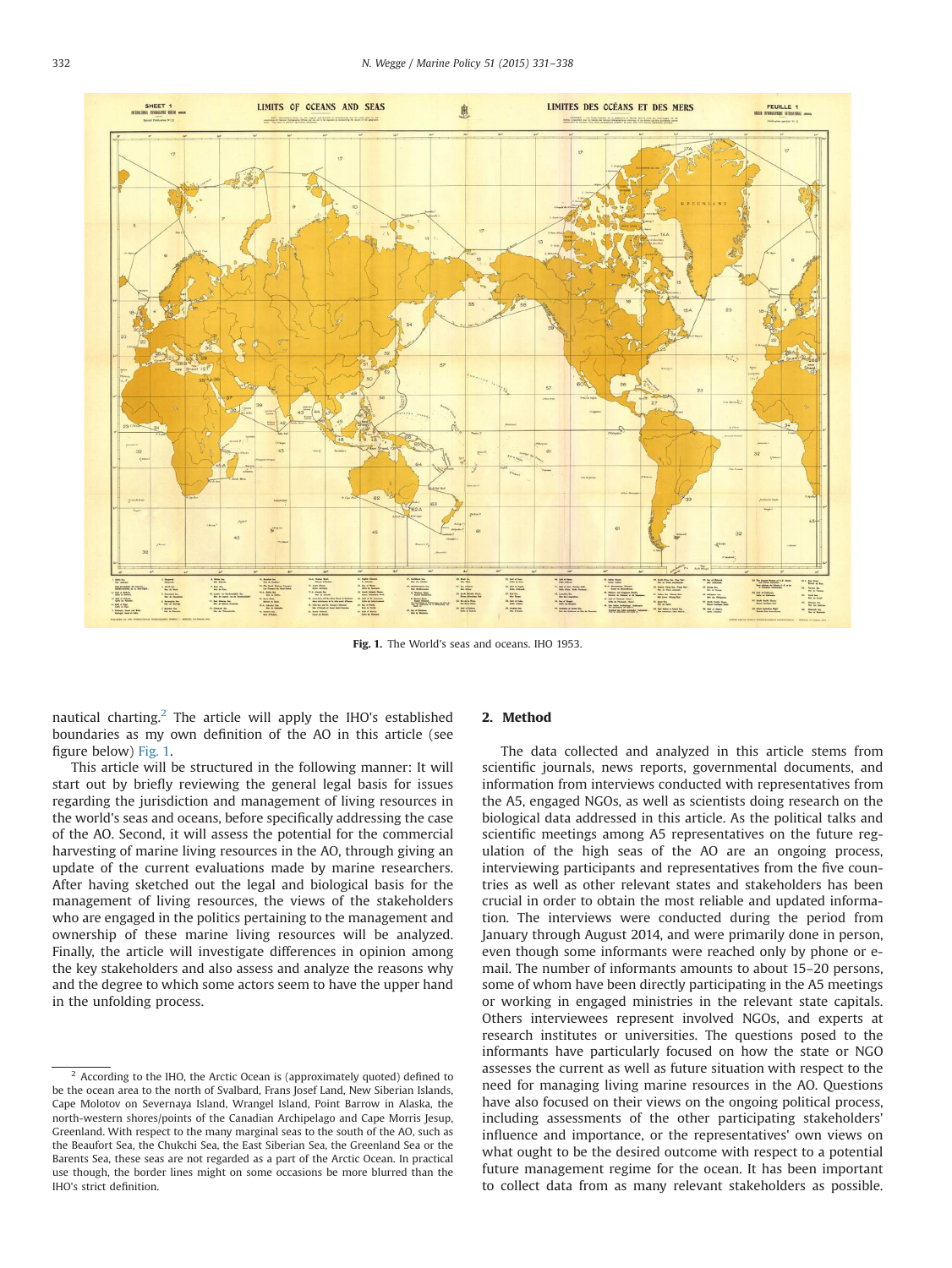Hence, the interviewees represent a variety of backgrounds (diplomats, scientists, NGO-representatives and bureaucrats). The data from the interviews were in the end qualitatively analyzed, compared and held up against official documents and scientific documentation.

#### 3. The legal framework

The main international legal framework pertaining to the AO is the UN Convention on the Law of the Sea (UNCLOS) [\[2\]](#page-6-0). The UNCLOS naturally benefits the coastal states, particularly those states with long coastlines, as it establishes the concept of 200 nautical miles EEZs (Exclusive Economic Zone), giving coastal states rights to very large resources. The UNCLOS applies globally, and while there has been debate about whether or not a "special legal regime" is needed for the Arctic, the prevailing view is that the UNCLOS is a sufficient framework for the Arctic Ocean, a view that was cemented by the A5 in their Illulissat declaration of  $2008$  [\[3\]](#page-6-0).<sup>3</sup>

The UNCLOS, Article 3, ensures coastal states a 12 nm territorial sea outside their baselines. Within this area, the coastal states have full regulatory powers, including absolute rights over fish and seabed resources. Between 12 and 200 nautical miles, the coastal states can establish an EEZ where they can claim ownership of all living marine resources  $[4: 6]$  $[4: 6]$ .<sup>4</sup> The coastal state also owns the resources found on and in the continental shelf within 200 nm from the baselines. Beyond 200 nm, the coastal states may be entitled to an extended continental shelf; however, the coastal states are not entitled to exclusive rights over the living resources in the water column above, as the sea beyond 200 nm is classified as high seas, that is, international waters.<sup>5</sup>

Movement of living organisms across the EEZs of different states, as well as from the EEZs to the high seas and back, is the normal state of affairs. Hence, the UNCLOS alone does not provide sufficient practical regulations on straddling stocks and highly migrating species, as there is a general freedom of fishing in the high seas [\[5](#page-6-0): 294]. Since soon after the establishment of the 200 nm limit, nations with high seas fishing fleets started fishing just outside the EEZs, the "free rider" problem occurred—if some coastal states pose strict regulations on a fish stock within its EEZ, such regulation seems of little value if all other states can fish the same stock just outside the 200 nm line [\[6\].](#page-6-0) The need for regulating shared stocks (Article 63(1)) and straddling stocks (Article 63(2)) was hence imminent soon after the accomplishment of the UNCLOS in 1982.

The most important regulatory framework, specifically addressing the migratory nature of fish stocks, is the so-called "1995 Fish Stocks Agreement".<sup>6</sup> The agreement, formally a supplement to the UNCLOS, was implemented on December 11, 2001, and "sets out principles for the conservation and management of [straddling and highly migratory] fish stocks and establishes that such management must be based on the precautionary approach and the best available scientific information" [\[7\].](#page-6-0) The agreement reiterates the UNCLOS, which requires states to cooperate in fisheries management outside of the EEZ (Part V, Article 63.2). The agreement also set forth the fundamental principle, "that States should cooperate to ensure conservation and promote the objective of the optimum utilization of fisheries resources both within and beyond the exclusive economic zone" [\[7\]](#page-6-0). The UNCLOS, with its 1995 Fish Stocks Agreement, also provides the basis for the establishment of regional fisheries management organizations (RFMOs), through which high seas fisheries are to be managed. The RFMO should be open to all states with a real interest in the fishery concerned, as stated in Article 8(3) and (4).

NEAFC (The North East Atlantic Fisheries Commission) is a RFMO with a regulatory area in the Arctic, as it covers the AO between longitudes  $42^{\circ}$  west and  $51^{\circ}$  east. The NEAFC hence also manages a small part of the high seas that are located in the AO. The OSPAR Convention (named after the original Oslo and Paris Conventions) also covers parts of AO, as it largely overlaps with the NEAFC area. In being the mechanism through which fifteen governments of the western coasts and catchments of Europe, along with the European Union, cooperate to protect the marine environment, it could potentially be of relevance to the fisheries management of the high seas of the AO [\[8\]](#page-6-0). However, neither NEAFC nor OSPAR have thus far displayed an active interest in addressing management issues of the high seas of the AO, nor have the A5 states themselves individually or collectively promoted this possibility. The two regimes should therefore not be regarded as being of key importance in the ongoing process pertaining to the future management of the high seas of the AO, even though their future role should not be entirely dismissed.

#### 4. The biological basis

The effects of global warming are not only observed on land but also through increased temperatures in the world's oceans. In the northern hemisphere, the most spectacular effect of the warming water is the rapidly decreasing summer-sea ice extent in the AO and its surrounding adjacent seas [\[9:](#page-6-0) 325][\[10:](#page-6-0) 45].

In 2012, the decline of sea ice reached an all-time low, where the ice only covered 3.423 million  $km^2$ , only about half of the average extension from 1981–2010 of 6.728,423 million  $km<sup>2</sup>$  [\[11\].](#page-6-0) As physical factors are changing in Arctic waters, so are the conditions for marine life in the area. Diminishing sea ice allows more sun to reach the sea surface, potentially leading to increased primary production of organic matter through photosynthesis. However, as sea ice provides the habitat for ice algae and sub-ice phytoplankton, traditionally accounting for about 57% of the total primary production in the AO, the changes make the long term ecological consequences hard to predict, as several ice-dependent species indigenous to the Arctic might be put under pressure [\[12,13:](#page-6-0) 520]. Wassman [\[14\]](#page-6-0), McBride [\[15\],](#page-6-0) and Christiansen [\[16\]](#page-6-0) point out how one of the key footprints of climate change in Arctic marine ecosystems is the northward expansion of various subarctic as well as temperate species, while the abundance and reproductive outcome of indigenous species are in decline [14–[16\].](#page-6-0) The first records of Atlantic mackerel caught as far north as Isfjorden in Svalbard (78°15'N, 15°11'E) in September 2013 under-scores these changes very well [\[17\]](#page-6-0). However, the lack of a reliable biological baseline, especially for the central AO, remains a key problem when assessing the overall impacts of climate change on the ecosystem [\[14:](#page-6-0) 1237],[\[15\]](#page-6-0).

In a recent article in Fisheries Oceanography, Hollowed, Planque and Loeng assess the potential for movement of fish and shellfish stocks to the Arctic Ocean. The article is based on assessments made by a panel consisting of 35 experts, who evaluated the

The preeminent role of the UNCLOS is (paradoxically) displayed by the US, which, in spite of not having ratified the treaty, in practice accepts the framework as customary international law. The US hence follows the constraints that UNCLOS provisions put on state parties, while still not being qualified to receive several of the conventions' benefits, such as sending national representatives to UNCLOS committees in the UN, or having an American judge in the International Tribunal for the Law of the Sea in Hamburg [\[4\].](#page-6-0)

<sup>&</sup>lt;sup>4</sup> See UNCLOS Part V, Article 62.

<sup>5</sup> See UNCLOS Part VI, Article 77 and Part VII Article 116

<sup>6</sup> The full title of agreement reads as follows: "The United Nations Agreement for the Implementation of the Provisions of the United Nations Convention on the Law of the Sea of 10 December 1982 relating to the Conservation and Management of Straddling Fish Stocks and Highly Migratory Fish Stocks"[\[7\]](#page-6-0).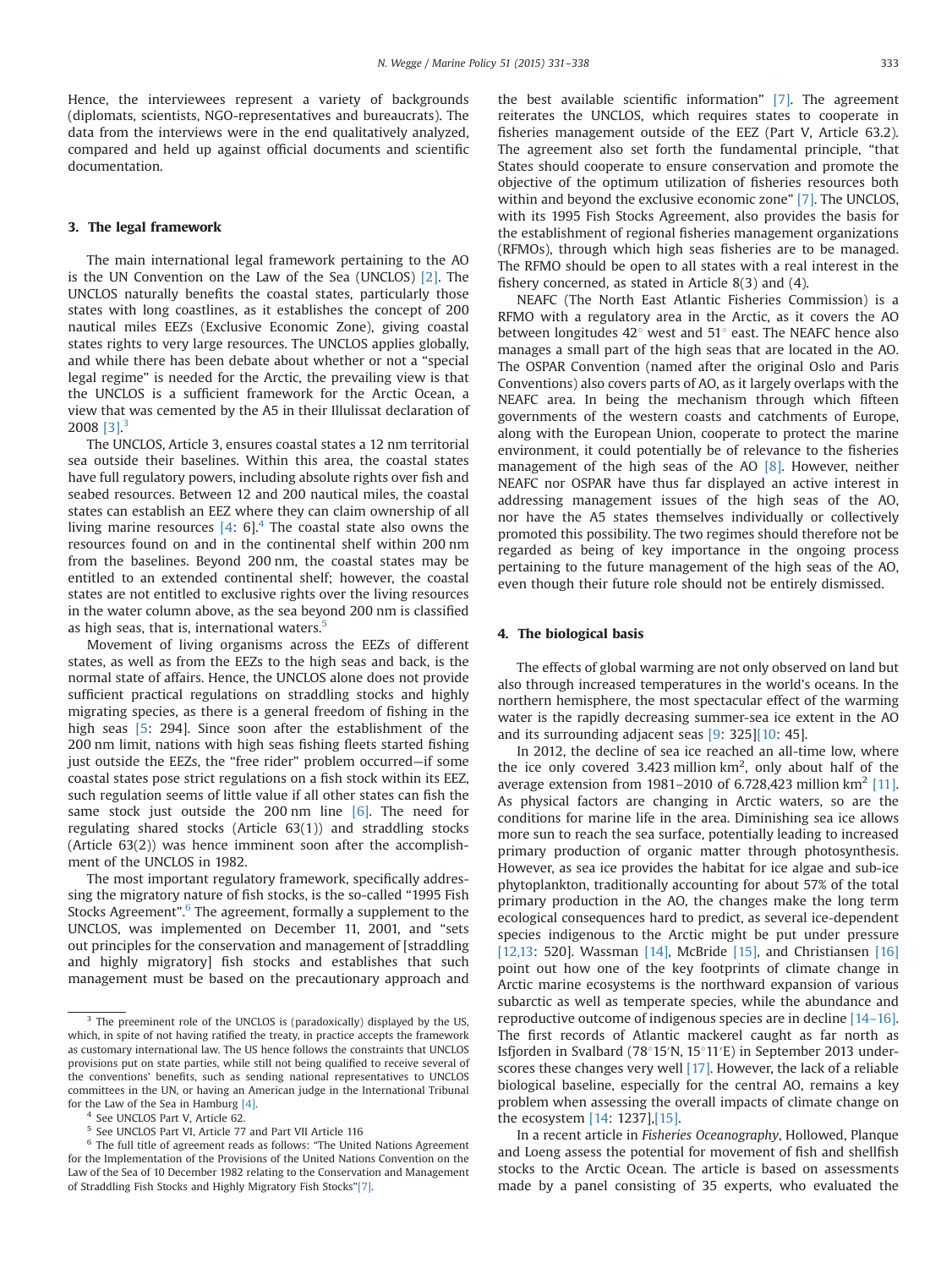likelihood of species movement from the sub-Arctic to higher latitudes due to climate change [\[18\]](#page-6-0). Based on an evaluation of environmental factors such as "the spatial distribution of suitable thermal conditions, availability of prey, the depth of migration corridors" as well as "key life history and behavioral characteristics", including "growth potential, fidelity to spawning sites, foraging plasticity, thermal tolerances and habitat depth", the authors put forward a well-argued assessment of the likelihood of future northward migration of certain species [\[18\].](#page-6-0) By concretely evaluating 17 fish, shellfish stocks or stocks groups, the article concludes by pointing out six stocks with a "high potential" to expand into the Arctic Ocean: polar cod (Boreogadus saida), snow crab (Chionoectes opilio), Bering flounder (Hippoglossoides robustus), Greenland shark (Somniosus microcephalus), Arctic skate (Amblyraja hyperborea), and beaked redfish (Sebastes mentella) [\[18\]](#page-6-0). At the same time, south of the central AO, several subarctic fish stocks, such as cod, can be observed moving northwards, even into the periphery of the AO, e.g., to the coastal areas north of Svalbar[d\[16\]](#page-6-0).<sup>7</sup>

From a resource-management and political point of view, it should be emphasized that the abovementioned migration takes place and is expected to take place almost exclusively within shallow waters, and within the A5's EEZ. If seeking to identify species that are both likely to thrive in the high seas of the AO, and also be of commercial interest, the polar cod stands out as the most likely exception [\[18\]](#page-6-0). Nevertheless, as noted above, due to limited scientific knowledge and great practical challenges in the collection of samples from the AO proper, reliable data of the current situation is scarce [\[19\].](#page-6-0) The lack of knowledge is particularly emphasized by environmental NGOs such as Pew Charitable Trust or Greenpeace, who, in using the high degree of uncertainty as a key point in an argument for precautionary action, essentially want a memorandum of all commercial activities in the High Seas of the Central AO [\[20\]](#page-6-0).

#### 5. Reviewing the political process regarding the future management of the Arctic Ocean

On June 22, 2010, senior officials of the A5 met in Oslo and agreed on the need for enhanced scientific research on fish stocks and their ecosystems in the AO. Through agreeing on the "terms of reference" concerning the future objects of investigation, the meeting gave a mandate from the coastal states and represented the starting point for several subsequent meetings, both on the scientific as well as the senior official level among the A5 [\[21\]](#page-6-0).

The meeting in Oslo was a result of a long process that started with a resolution passed in the US Senate, initiated by Republican US Senator Ted Stevens of Alaska, and signed into law in 2008. The law, "Directing the United States to initiate international discussions and take necessary steps with other Nations to negotiate an agreement for managing migratory and trans-boundary fish stocks in the Arctic Ocean", is key for understanding the proactive role of the US that was to come [\[22\]](#page-6-0). Stevens's initiative had its background in the experiences of international overfishing of Alaska Pollock (Gadus chalcogrammus) in the Bering High Sea's "donut hole" in the early 1990s. The initiative resonated well on Capitol Hill, as no immediate US economic interests were at stake. At this stage, the role of the environmental NGO, Pew Charitable Trust, also stands out as being significant. As Pew at this time had decided to give priority to enhanced protection of the maritime areas of the Arctic, the organization allocated substantial funding to this end and formulated a coherent and deliberate strategy

<sup>7</sup> Personal communication, marine biologist, Tromsø February 13, 2014.

seeking to influence the A5 through tailor-made national "campaigns", in which key governmental officials and research environments within the A5 were targeted. The effort also included an aggressive campaign on behalf of Pew, where 2000 marine scientists from the A5 as well as several other countries signed a letter calling for "the international community to create a precautionary management system for central Arctic Ocean fisheries" [\[23\]](#page-6-0). Pew's effort was particularly welcomed by the US State Department, as the US found Pew more or less working to fulfill the 2008 Senate resolution. Acknowledging the NGO's pragmatic stance on the issues, in comparison to radical environmental groups such as Greenpeace, Pew was an "allied" driving force the Americans were willing to embrace.

The Oslo meeting was followed up by a meeting among scientific experts from the A5 held in Anchorage on June 15–17, 2011. The main topics of discussion were the conditions of Arctic and sub-Arctic invertebrate organisms, fish and marine mammal stocks, their ecosystems and the effects of climate variability and change. As the national experts reviewed the current information available and mutually informed each other about ongoing and planned scientific activities within their states, they identified several gaps in the information available and pointed out priorities for future research activities  $[24]$ . As the need for gathering more information with regard to potential future fisheries in the central AO was acknowledged, the experts also noted the need to develop a coordinated research plan. The experts also underscored the idea that the "Inclusion of scientists from countries outside the Arctic coastal states would greatly enhance our collective ability to address these priorities and would also likely bring additional resources to support research and monitoring needs. Therefore, we encourage broader international participation in this endeavor" [\[24\]](#page-6-0).

As the central AO is far away from any waters where indigenous hunting practices had taken place, traditional knowledge was generally assumed to be of limited relevance. However, in the case of Canada and Denmark/Greenland, representatives from indigenous groups were deliberately included in the process as representatives for their communities. Similarly were also scientists arguing for the need to integrate traditional/community knowl-edge held by arctic peoples [\[25\]](#page-6-0). Still, the prevailing view among the A5 was to not regard the subject of the meetings as an issue of direct relevance for indigenous peoples of the north.

The meeting in Anchorage was followed by a meeting in Washington, D.C. from April 29–May 1, 2013, and included scientists, managers, and senior policymakers of the A5. The meeting established a consensus on how the A5 should play a leading role in managing the living marine resources of the AO even though "it was generally understood that commercial fishing in the high seas area of the central Arctic Ocean is unlikely to occur in the near future" [\[26\].](#page-6-0) The meeting underscored the need for future A5 meetings and decided that the Institute of Marine Research in Norway should host a second scientific workshop with the chief objective being to "examine the data and monitoring requirements for providing answers to questions about the status of Arctic living marine resources with particular focus on the central Arctic Ocean region" [\[26\].](#page-6-0) 8

At the second scientific meeting, which took place in Tromsø on October 28–31, 2013, fisheries science experts from the five Arctic coastal states were summoned again to address three topics: (1) the

<sup>8</sup> Additional terms of reference were also pointed out for the following meetings, including (1) the production of a series of questions pertaining to the establishment of baseline conditions for scientific measurements of change in the Arctic Ocean, (2) evaluations of the outcomes of other relevant scientific meetings (such as the ICES/PICES workshop in St. Petersburg in May 2013), and (3) considerations of future meetings and cooperation.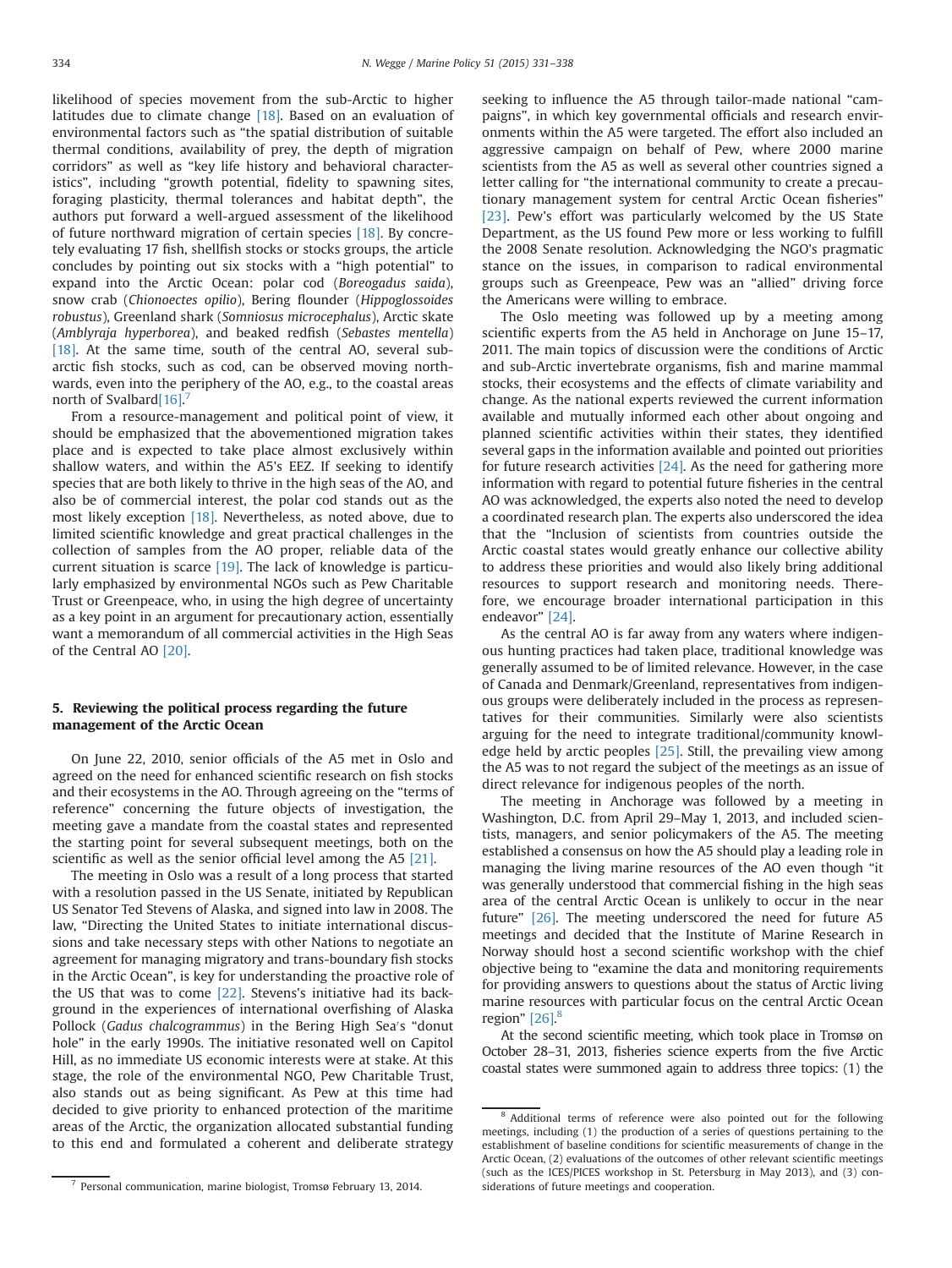establishment of baselines for the measurement of change, (2) the evaluation of relevant scientific meetings, and (3) a discussion of future meetings. In acknowledging the need for more knowledge about the ecosystems of the Arctic, including the need to both standardize data and model potential change, the meeting also emphasized the particular importance of enhancing knowledge on the distribution and abundance of the polar cod [\[21\].](#page-6-0) The polar cod was identified as particularly interesting by the scientists, as it was considered to be the fish stock of the greatest commercial potential in the high seas of the AO, and it is also considered to play the key role in the entire AO food web. The polar cod is small and scarce in meat. It has never held an appeal or been of commercial interest as a food source for humans. However, the species has been commercially harvested, particularly by the USSR and Russia, and it is rich in fat and valuable for fishmeal and as food for farmed fishes [\[28\]](#page-6-0). Hence, while little suitable as a food for humans, the polar cod stands out as the Arctic fish species having the highest relevance for scientists and government officials alike.

Finally, from February 24–26, 2014, senior government officials from the A5 met again in Nuuk, Greenland and agreed on "the desirability of developing appropriate interim measures to deter unregulated fishing in the future in the high seas area of the central Arctic Ocean" [\[27\].](#page-6-0) While still not ruling out a future commercial interest in species such as the polar cod, the meeting reaffirmed that, "based on available scientific information, commercial fishing in the high seas area of the central Arctic Ocean is unlikely to occur in the near future". Adding to this, the agreement emphasized the participating states' commitment to prohibiting their national vessels from fishing in the unregulated waters of the AO, and it committed the states to establishing programs for joint research and monitoring of the AO high seas, while also stating that "there is no need at present to develop any additional regional fisheries management organization (RFMO) or arrangement for this area" [\[27\].](#page-6-0)

#### 6. Analysis

When assessing the relevant stakeholders' positions concerning the process of managing the high seas of the AO in the future, an interesting picture emerges. On one hand, the very issue of precisely who should be "entitled" to sit at the table was not obvious. Iceland was in this respect particularly dissatisfied with being left out, in viewing itself as an Arctic coastal state. Iceland even formally argued that its EEZ in the Greenland Sea, was "an outlying portion of the Arctic Ocean" [\[29\]](#page-6-0). With the meetings of the foreign ministers of the A5 in Ilulissat in 2008 and Chelsea 2010 fresh in mind, Iceland again felt left out on issues of great relevance to them. Hence, Iceland did request to take part in the consultations, stating a "real interest" in accordance with the UN Fish Stocks Agreement.<sup>9</sup> Nevertheless, in applying a geographic definition of the Arctic Ocean, the A5 did not view Iceland (along with Sweden, Finland or any other non-Arctic state, such as China, Singapore, South Korea, Japan or the EU) as an appropriate actor to participate in these meetings [\[26,27\]](#page-6-0).<sup>10</sup> Moreover, as organizations like Pew and Greenpeace and even individual scientists had stated an interest in taking part in the process as observers, the A5 had to address whether non-state actors should be included in the process, and if so, in what way. In the end, no NGO actors were allowed to participate as observers in the meetings, while the individual national delegations of the A5 decided for themselves whether they wanted to include NGO representatives. In this

respect, it should be noted that Pew, to the dissatisfaction of representatives from other delegations, was included as an "internal observer" in the US 2014 Nuuk delegation. $11$  The process hence demonstrates an example where the roles of NGOs versus the roles of states are not clear cut. It also illustrates a multilateral process in which the NGOs are likely to influence the policy process in addition to potentially also contributing to policy formation and final outcomes. [\[30](#page-6-0)–33].

When reviewing the role of involved NGOs, Pew stands out as having been exceptionally active. As Pew, in its rather pragmatic approach, was easy to accept by many engaged officials, there is no doubt that through its close cooperation with the US delegation, it has played an important agenda-setting role. At the same time, it is hard to determine the degree to which the final outcome in Nuuk would have been different without engagement from this NGO. In fact, several of the informants from the different Arctic States interviewed in this article object to the idea that Pew had actually influenced their viewpoints. On some occasions (representing at least three of the five Arctic coastal states), Pew's high profile caused the officials to need to distinguish themselves from the Pew agenda. Yet most A5 representatives seemed to appreciate the scientific information brought to the table by the NGO.

In seeking to identify any substantive issues dividing the A5 or other governmental or non-governmental stakeholders, a somewhat mixed picture arises. With respect to the A5, it is indeed difficult to pinpoint specific disagreements in their desired longterm goals. None of the A5 countries disagreed on the need for acquiring more knowledge or establishing a scientific basis before eventually deciding what could potentially be considered sustainable fisheries. In the same way, none of the A5 countries pro moted—in principle—a ban on commercial AO high seas fisheries. Ultimately, none of the Arctic Ocean coastal states viewed the high seas of the AO as different from any other ocean in the world, e.g., with respect to the role of UNCLOS and the UN Fish Stocks agreement. The A5 hence rejected the need for a special treaty arrangement specifically aimed at protecting this northernmost ocean, while still not ruling out "a binding international agreement" that would potentially pave the way for a RFMO [\[27\]](#page-6-0). Thus, the A5 deviated from the viewpoint held by other Arctic states, such as Finland, as the Finnish government in their Arctic Strategy of 2013 had expressed a desire to create a "…network of conservation areas in the Arctic region, particularly in the sea areas surrounding the North Pole…"[\[34](#page-6-0):14, 57]. A similar viewpoint was also put forward by the European Parliament in a resolution of March 12, 2014 supporting "the development of a network of Arctic conservation areas and, in particular, the protection of the international sea area around the North Pole outside the economic zones of the coastal states" [\[35\]](#page-6-0). Similar preservation-oriented views were also advocated by NGOs such as Greenpeace, while Pew had a somewhat more pragmatic approach in promoting a "science- and community-based conservation of the Arctic Ocean" that did not by necessity rule out future commercial resource utilization in the AO high seas  $[36-38]$  $[36-38]$ .<sup>12</sup> Finally, if differences could be detected among the A5 on their long-term objectives, it seems reasonable to interpret the American position as leaning more towards promoting preservation, and being open to a moratorium, while the Norwegian and Russian attitudes were less inclined to consider unique preservation arrangements. On this issue, Canada and Denmark/Greenland had less clear inclinations from the outset.

<sup>&</sup>lt;sup>9</sup> Personal communication, Icelandic governmental official, February 25, 2014. <sup>10</sup> Personal communication, March 24, 2014, Canadian governmental representative.

<sup>&</sup>lt;sup>11</sup> Personal communication. May 9, 2014 diplomat from one of the non-American Arctic littoral states.

<sup>&</sup>lt;sup>12</sup> Personal communication, participant in Pew's Oceans North International Campaign, Washington DC March 19, 2014.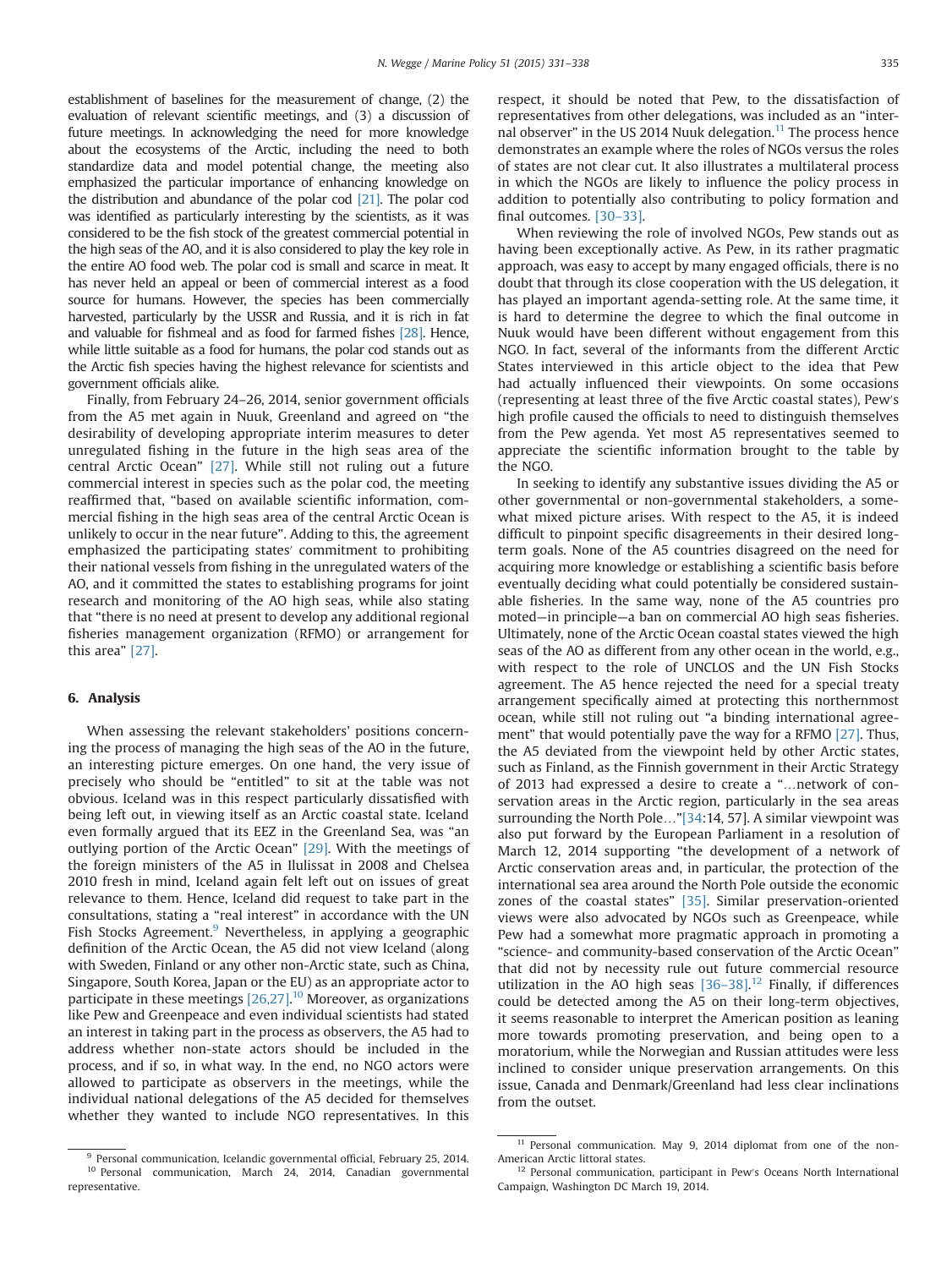While it gradually became clear that the A5 did not differ much in their principal views on issues of potential future utilization—it has to be science-based and sustainable—the process itself had instead emerged as challenging.<sup>13</sup> As the potential opening of a new ocean for fisheries due to climate change had no historic parallels, the A5's effort to point out a direction for management of the AO was a groundbreaking undertaking. No historic practices of fisheries existed and the negotiation also did not take place under the auspices of any specific organization. While the use of an organization such as the Arctic Council was considered early on by some governmental representatives, this option was quickly removed from the table as it had no mandate or relevant expertise, and also formally lacked a legal entity.<sup>14</sup> The inclusion of Asian observer states had similarly made the AC a less preferred venue. Instead, the A5, with the US and Ambassador David Balton in the lead, chose to pursue ad hoc formats consisting of the A5.

While Ambassador Balton, on behalf of the US government, was obliged by a legal act "to initiate international discussions and take necessary steps with other Nations to negotiate an agreement for [...] fish stocks in the Arctic Ocean", this was not an obvious stance for the other AO coastal states, who doubted whether establishing an institutional arrangement such as an RFMO for the AO was a necessary undertaking [\[22\]](#page-6-0). In this respect, the differences in knowledge about, as well as the usage of, the different parts of the AO on behalf of the A5 stand out as an interesting factor.<sup>15</sup> As the Norwegian and Russian parts of the AO were the most accessible, these two countries also had the best data on the living organisms to be found there, even including quantitative estimates.<sup>16</sup> In the Canadian, Greenlandic and American parts of the AO, the situation was the diametric opposite, with hardly any data existing at all. A similar situation was also found in the way Russian and Norwegian fishery activities took place in much closer proximity to the central parts of the AO, e.g., in the shallow waters to the north of Svalbard. In contrast, hardly any commercial fisheries activities existed to the north of the Bering Strait in the American Arctic.

In this situation, the Norwegian and Russian experts had better data and estimates where Norway in particular questioned the necessity of pushing forward in establishing an international management arrangement (e.g. through a RFMO). Norway, as well as Russia, were reluctant to rush into an institutional arrangement, while the US, on the other hand, had the establishment of an international agreement, regardless of its necessity, as a foreign policy goal (of the government)—a goal that was even signed into law. This goal was a position that Canada and Denmark/Greenland gradually became ready to accept without giving it the same amount of consideration as Norway and Russia did. Finally, as the Norwegian and Russian reluctance towards pushing ahead with an international agreement was reported in the media, several reports inaccurately described the two countries as being opposed to the regulation of potential future fisheries [\[39,40\]](#page-6-0). The inaccuracy of these reports is particularly well illustrated in the way Norwegian vessels—the only ones of the A5—were already not allowed to fish in the AO high seas, as these are 'unregulated waters' to which Norway has unilaterally posed a universal ban disallowing national vessels to conduct fisheries.

Diverging viewpoints among the A5 were also found on issues concerning the following: the appropriateness of involving indigenous peoples, the appropriateness of including a ban on specific fishing gear, how a temporary "non-allowance" of commercial fishing should be worded, and questions regarding if, how or when to include other Arctic states as well as non-Arctic states in the process. The Canadian government was particularly sensitive to the issue of indigenous participation. In having a unique treatybased relationship with its First Nations population, the Canadians had a legal obligation to consult or involve such groups if the new measures could affect the resource situation in the Canadian EEZ. With respect to gear bans, both Canada and Norway were also cautious towards the idea of bluntly ruling out specific fishing instruments or methods such as bottom trawling.<sup>17</sup> In order to reach an A5 agreement, the concrete wording of the chairperson's statements from the meetings of governmental officials would also prove difficult. As Ambassador Balton had started circulating a potential draft for an international agreement around the years of 2011 and 2012, which was inspired by the Pollock agreement of the "donut hole" in the Bering Sea in the 1990s, several of the A5 countries exhibited caution. Specifically, the Norwegian, Russian and Canadian delegations demonstrated discontent with the application of the terms "moratorium" and "ban", as such terms tended to be very exclusive and absolute in nature. Instead, these states preferred a text pointing out the core message that fisheries should not be allowed before they were regulated in a sustainable manner [\[41\]](#page-6-0).<sup>18</sup> The American delegation did not necessarily prefer the term "moratorium", yet as "moratorium" was used domestically in the US with respect to the prohibition of fishing to the north of the Bering Strait, this wording was less controversial among the US delegation. $19$ 

Finally, at the time of writing, the question of how to include other states in the process, and in particular the non-Arctic observer states, proved difficult to answer [41,42: 25]. While the 1995 Fish Stocks Agreement is clear on the appropriateness of including relevant high-seas fishing nations into a RFMO, several of the A5 countries were and remain hesitant to do so[ $42: 25$ ].<sup>20</sup> The Russian annexation of Crimea and the crisis in Ukraine has additionally complicated the process, making collective political involvement in the process less feasible, as political representatives of western governments have been avoiding direct interaction with their Russian counterparts. $21$  At the same time, there are good reasons to believe that the process might proceed, where the Chairman's written statement from Nuuk 2014 might serve as a template for a future declaration among the A5. Consensus and signatures on a declaration can also be reached through consultations by non-political state officials alone. Finally, one might also expect the process to be open to third countries in the years to come, but with the current crisis in Ukraine, the timeline proposed in Nuuk certainly seems unrealistic. It is also likely that the third countries will first be invited after all the key decisions on how to proceed have already been made by the A5.

<sup>&</sup>lt;sup>13</sup> Personal communication, Ministry of Fisheries and Oceans, Ottawa, March 25, 2014.

<sup>&</sup>lt;sup>14</sup> Personal communication, Ministry of Fisheries and Oceans, Ottawa, March 25, 2014.

<sup>15</sup> Personal communication, Russian Arctic fisheries scientist, Moscow, April 28, 2014. <sup>16</sup> Personal communication, marine biologist, Tromsø, February 13, 2014.

<sup>17</sup> Pesonal communication (phone), marine biologist, Tromsø, January 28, 2014; Ministry of Fisheries and Oceans, Ottawa, March 25, 2014.

<sup>18</sup> Personal communications: Norwegian official (phone) March 19, 2014; Ministry of Fisheries and Oceans, Ottawa, March 25, 2014; Russian Arctic fisheries scientist, Moscow, April 28, 2014.

<sup>&</sup>lt;sup>19</sup> Pesonal communication Ministry of Fisheries and Oceans, Ottawa March 25 2014.

<sup>&</sup>lt;sup>20</sup> Personal communication Russian Arctic fisheries scientist, Moscow April 28. 2014.

<sup>21</sup> Personal communications Norwegian Arctic fisheries expert, Oslo August 26 2014.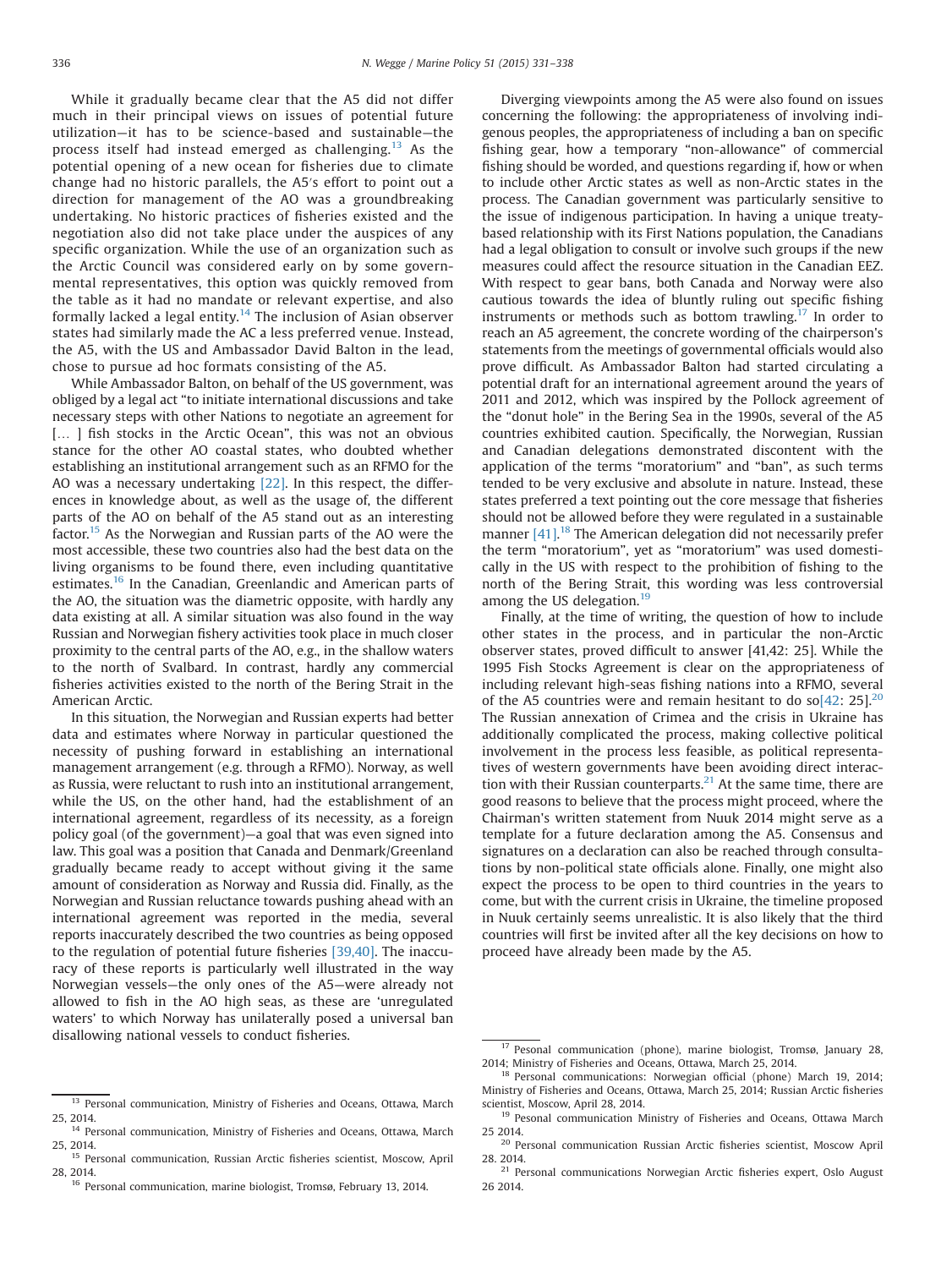#### <span id="page-6-0"></span>7. Final remarks

Recent scientific publications tend to be level-headed in their expectations of new commercial fish stocks in the high seas of the AO. While fishes are indeed migrating northwards, scientific findings suggest that the vast majority of such migrating stocks are likely to be found within the EEZs of the A5. The likelihood of establishing a new RFMO for the central AO thus seems slim and unrealistic in the near future. Speculation on the potential structure of such an organization therefore remains of little value. At the same time, data documenting new trends are scarce or nonexistent, and scientists are generally left to give their best guesses for the future, particularly with regard to the central parts of the AO.

In spite of the low expectancy of future fish stocks in the central parts of the AO, the A5—led by the US—has taken an initiative towards regulating the ocean in the future. By taking advantage of their geography, and in effectively assembling themselves for governmental meetings, the A5 are currently creating the norms for future stewardship of the high seas of the AO.

Thus far, Iceland has particularly felt ignored by the A5, and Finland, the European Parliament as well as various NGOs have stated their opposition to the "utilization-oriented" approach of the A5. Yet, the A5 retain the upper hand on the process through skilled political entrepreneurship, the devotion of necessary resources and the political commitment of their respective governments.

In this respect, the geographic proximity of states to the AO, in combination with both policy-entrepreneurship and proactiveness seem to matter most in explaining both which countries have taken the initiative and what direction the ongoing process has taken. Finally, even though the different AO coastal states could be said to have started out from somewhat different positions, and are particularly influenced by their diverging traditions of conducting fisheries in the proximity of the central AO (or not), the A5, in serving as the main actors, have demonstrated an ability to unite on common understandings, language as well as proposals of concrete measures and initiatives, thereby practically making all of the key decisions on the direction of the future management of the high seas of the AO.

#### Author agreement

I hereby agree with Marine Policy's guiding lines and requirements concerning my article: "The emerging politics of the Arctic Ocean. Future management of the living marine resources"

#### References

- [1] International Hydrographic Organization's (IHO) Special Publication on Limits of Oceans and Seas; 1953 p. 23.
- [2] United Nations. Convention on the Law of the sea: 1982.
- [3] Ilulissat Declaration. Declaration by foreign ministers of Denmark, Norway, Russia, USA and Canada, Ilulissat, Greenland, 28 May 2008.
- [4] [Byers M. International law and the arctic. Cambridge: Cambridge University](http://refhub.elsevier.com/S0308-597X(14)00248-6/sbref1) [Press; 2013.](http://refhub.elsevier.com/S0308-597X(14)00248-6/sbref1)
- [5] [Churchill RR, Love AV. The law of the sea. \(Juris Publishing\). 3rd ed. Manchester:](http://refhub.elsevier.com/S0308-597X(14)00248-6/sbref2) [Manchester University Press; 1999.](http://refhub.elsevier.com/S0308-597X(14)00248-6/sbref2)
- [6] Stokke OS. International fi[sheries politics. From sustainability to precaution.](http://refhub.elsevier.com/S0308-597X(14)00248-6/sbref3) [In: Andresen S, Boasson L, Hønneland G, editors. International environmental](http://refhub.elsevier.com/S0308-597X(14)00248-6/sbref3) [agreements New York. Routledge; 2012.](http://refhub.elsevier.com/S0308-597X(14)00248-6/sbref3)
- [7] United Nations Oceans and Law of the Sea. The United Nations Agreement for the Implementation of the Provisions of the United Nations Convention on the Law of the Sea of 10 December 1982 relating to the Conservation and Management of Straddling Fish Stocks and Highly Migratory Fish Stocks. 1995: Available at: 〈[http://www.un.org/depts/los/convention\\_agreements/con](http://www.un.org/depts/los/convention_agreements/convention_overview_fish_stocks.htm) [vention\\_overview\\_](http://www.un.org/depts/los/convention_agreements/convention_overview_fish_stocks.htm)fish\_stocks.htm〉.
- [8] OSPAR Commission. Available at: 〈[http://www.ospar.org/content/content.asp?](http://www.ospar.org/content/content.asp?menu=00010100000000_000000_000000) menu=[00010100000000\\_000000\\_000000](http://www.ospar.org/content/content.asp?menu=00010100000000_000000_000000))
- [9] IPCC Intergovernmental Panel on Climate Change. The Physical Science Basis. Fifth Assessment Report (AR5); 2013.
- [10] Perovich D, et. al., 2013: Sea Ice [in Arctic Report Card 2013] Available at: 〈<http://www.arctic.noaa.gov/reportcard/>〉.
- [11] National Snow and Ice Data Center. Available at: 〈[http://nsidc.org/arcticseaice](http://nsidc.org/arcticseaicenews/charctic-interactive-sea-ice-graph/) [news/charctic-interactive-sea-ice-graph/](http://nsidc.org/arcticseaicenews/charctic-interactive-sea-ice-graph/)〉.
- [12] Arctic Biodiversity Assessment. Chapter 6 Fishes. Arctic Council; 2013.
- [13] [Post E, et al. Science 2013;341\(2\):519](http://refhub.elsevier.com/S0308-597X(14)00248-6/sbref4)–24 (2013).
- [14] [Wassmann P, Duarte CM, Agusti S, Sejr MK, et al. Footprints of climate change](http://refhub.elsevier.com/S0308-597X(14)00248-6/sbref5) [in the Arctic marine ecosystem. Glob Chang Biol 2011;17:1235](http://refhub.elsevier.com/S0308-597X(14)00248-6/sbref5)–49.
- [15] McBride MM. Krill, climate, and contrasting future senarios for Arctic and Antarctic fisheries. ICES J Mar Sci 2014:28. [http://dx.doi.org/10.1093/icesjms/](http://dx.doi.org/10.1093/icesjms/fsu002) [fsu002](http://dx.doi.org/10.1093/icesjms/fsu002).
- [16] [Christiansen JS, Mecklenburg CW, Karamushko OV, et al. Arctic marine](http://refhub.elsevier.com/S0308-597X(14)00248-6/sbref7) fishes and their fi[sheries in light of global change. Glob Chang Biol 2014;20:352](http://refhub.elsevier.com/S0308-597X(14)00248-6/sbref7)–9.
- [17] Berge J, Heggland K, Lønne OJ, Cottier F, Hop H, Gabrielsen GW, et al., First records of Atlantic mackerel (Scomber scombrus) from the Svalbard archipelago, Norway, with possible explanations for the extension of its distribution; [accepted for publication].
- [18] [Hollowed AB, Planque B, Loeng H. Potential movement of](http://refhub.elsevier.com/S0308-597X(14)00248-6/sbref8) fish and shellfish [stocks from the sub-Arctic to the Arctic Ocean. Fish Oceanogr 2013;22](http://refhub.elsevier.com/S0308-597X(14)00248-6/sbref8) [\(5\):355](http://refhub.elsevier.com/S0308-597X(14)00248-6/sbref8)–70.
- [19] Mueter, F.J., Reist, J.D., Majewski, A.R., Sawatzky, C.D., Christiansen, J.S., Hedges, K.J., et al. Marine Fishes of the Arctic. Arctic Report Card: Update for 2013. Tracking recent environmental changes; 2013. Available at: 〈[http://www.](http://www.arctic.noaa.gov/reportcard/marine_fish.html) [arctic.noaa.gov/reportcard/marine\\_](http://www.arctic.noaa.gov/reportcard/marine_fish.html)fish.html〉.
- [20] PEW. The International Waters of the Central Arctic Ocean. Life in an Emerging Ocean; 2013.
- [21] Report of 2nd Scientific Meeting on Arctic Fish Stocks, Tromsø 28-31 October 2013. Report of November 2 2013.
- [22] US Senate S.J.Res. 17 (110th); 2008. Available at: <a>
([https://www.govtrack.us/](https://www.govtrack.us/congress/bills/110/sjres17/text) [congress/bills/110/sjres17/text](https://www.govtrack.us/congress/bills/110/sjres17/text)〉.
- [23] An, PEW Open Letter from International Scientists; 2012. Available at: 〈[http://](http://www.oceansnorth.org/sites/default/files/page_attachments//International%20Arctic%20scientist%20letter%20with%20sigs%205-2-2012.pdf) www.oceansnorth.org/sites/default/fi[les/page\\_attachments//International%](http://www.oceansnorth.org/sites/default/files/page_attachments//International%20Arctic%20scientist%20letter%20with%20sigs%205-2-2012.pdf) [20Arctic%20scientist%20letter%20with%20sigs%205-2-2012.pdf](http://www.oceansnorth.org/sites/default/files/page_attachments//International%20Arctic%20scientist%20letter%20with%20sigs%205-2-2012.pdf)〉.
- [24] A5 Report, Meeting of Scientific Experts on Fish Stocks in the Arctic Ocean. Anchorage, Alaska, June 15–17; 2011.
- [25] [Christiansen JS. Fishing for the unknown. Circ 2014;2:12](http://refhub.elsevier.com/S0308-597X(14)00248-6/sbref9)-3.
- [26] Chairman's Statement. Meeting on Future Arctic Fisheries, Washington, DC, May 1, US Department of State; 2013.
- [27] Chaiman's statement. Meeting on Arctic Fisheries Nuuk, Greenland, February 24–26; 2014.
- [28] FAO (Food and Agriculture Organization of the United Nations ): Available at: 〈http://www.fao.org/fi[shery/species/2233/en](http://www.fao.org/fishery/species/2233/en)〉.
- [29] Althingi, A. Parliamentary Resolution on Iceland's Arctic Policy. Approved by Althingi at the 139th legislative session March 28; 2011.
- [30] [Risse T. Transnational actors and world politics. In: Carlsnaes W, et al., editors.](http://refhub.elsevier.com/S0308-597X(14)00248-6/sbref10) [Handbook of international relations. 2nd ed. Los Angeles: Sage; 2013.](http://refhub.elsevier.com/S0308-597X(14)00248-6/sbref10)
- [31] [Mitchell RB. International environmental politics. In: Carlsnaes W, et al.,](http://refhub.elsevier.com/S0308-597X(14)00248-6/sbref11) [editors. Handbook of international relations. 2nd ed. Los Angeles: Sage; 2013.](http://refhub.elsevier.com/S0308-597X(14)00248-6/sbref11)
- [32] [Gulbrandsen LH, Andresen S. NGO in](http://refhub.elsevier.com/S0308-597X(14)00248-6/sbref12)fluence in the implementation of the Kyoto Protocol: compliance, fl[exibility mechanisms, and sinks. Glob Environ](http://refhub.elsevier.com/S0308-597X(14)00248-6/sbref12) [Politics 2004;4\(4\):54](http://refhub.elsevier.com/S0308-597X(14)00248-6/sbref12)–75.
- [33] [Gulbrandsen LH. Dynamic governance interactions: evolutionary effects of](http://refhub.elsevier.com/S0308-597X(14)00248-6/sbref13) state responses to non-state certifi[cation programs. Regul Gov 2014;8:74](http://refhub.elsevier.com/S0308-597X(14)00248-6/sbref13)–92.
- [34] Government of Finland. Finland's Strategy for the Arctic Region, Government resolution on 23 August; 2013.
- [35] European Parliament. Resolution of 12 March 2014 on the EU strategy for the Arctic (2013/2595(RSP)); 2014.
- [36] PEW. The Internationla Waters of the Central Arctic Ocean. Protecting fisheries in an emerging ocean; 2012.
- [37] PEW. Oceans North: Protecting life in the Arctic; 2014. Available at: 〈[http://](http://www.pewenvironment.org/campaigns/oceans-north-protecting-life-in-the-arctic/id/8589935755) [www.pewenvironment.org/campaigns/oceans-north-protecting-life-in-the-](http://www.pewenvironment.org/campaigns/oceans-north-protecting-life-in-the-arctic/id/8589935755) [arctic/id/8589935755](http://www.pewenvironment.org/campaigns/oceans-north-protecting-life-in-the-arctic/id/8589935755)〉.
- [38] Greenpeace. Expedition launch: Arctic Under Pressure Greenpeace heads to Arctic to investigate urgent ocean threats; 2010. Available at: 〈[http://www.](http://www.greenpeace.org/international/en/news/features/arctic-under-pressure120510/) [greenpeace.org/international/en/news/features/arctic-under-pressure120510/](http://www.greenpeace.org/international/en/news/features/arctic-under-pressure120510/)〉.
- [39] Times LA. With ice melting, U.S. pushes for limits on fishing in Arctic Ocean. February 22; 2014. Available at: 〈[http://www.latimes.com/nation/nationnow/](http://www.latimes.com/nation/nationnow/la-na-nn-arctic-ocean-fishing-20140222-story.html#ixzz2uWkjQFEF) la-na-nn-arctic-ocean-fi[shing-20140222-story.html#ixzz2uWkjQFEF](http://www.latimes.com/nation/nationnow/la-na-nn-arctic-ocean-fishing-20140222-story.html#ixzz2uWkjQFEF)〉.
- [40] Alaska Dispatch International delegations from five Arctic coastal nations are meeting in Greenland this week to discuss Arctic fishing. February 25; 2014. Available at:〈[http://www.alaskadispatch.com/print/article/20140225/](http://www.alaskadispatch.com/print/article/20140225/greenland-meeting-discuss-arctic-fishing) [greenland-meeting-discuss-arctic-](http://www.alaskadispatch.com/print/article/20140225/greenland-meeting-discuss-arctic-fishing)fishing〉.
- [41] VanderZwaag, D.L. Social science perspective: the future of Arctic fisheries governance – a restless sea. In: Young OR, JD Kim and YH Kim (editors.): The Arctic in World Affairs. North Pacific Conference Proceedings; 2013. Seoul: Korea Maritime Institute.
- [42] RIAC (Russian International Affairs Council) International Cooperation in the Arctic, Report; 2013.

#### Glossary

- A5: The Arctic Ocean littoral states: USA, Canada, Denmark/Greenland, Norway and Russia;
- AC: Arctic Council;